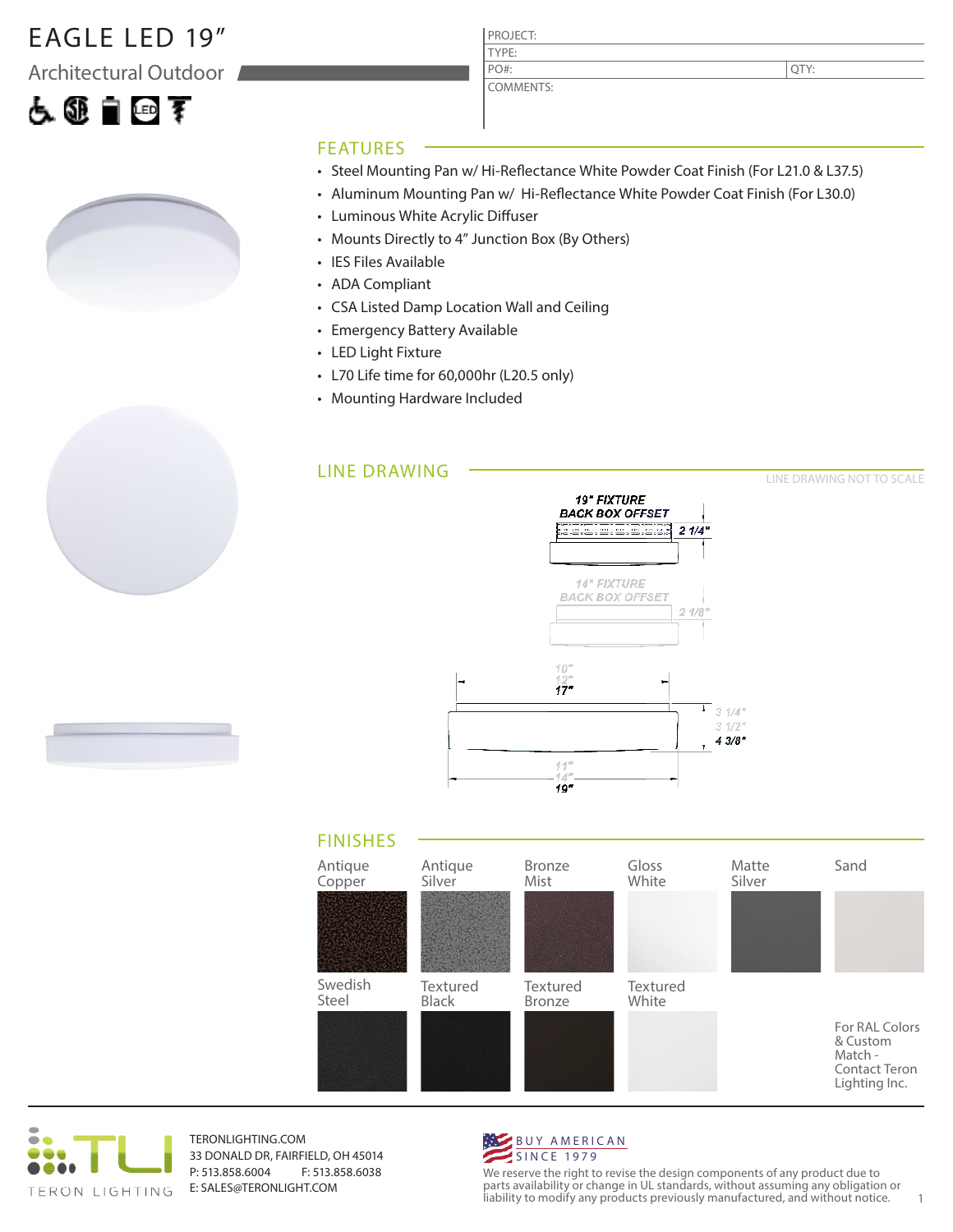### EAGLE LED 19"

Architectural Outdoor

占领自由手

### PROJECT: PO#:  $\vert$  QTY:

COMMENTS:

TYPE:

| <b>Fixture Core</b>                                                                                                                                                                                                                |                |                           |                       |  |
|------------------------------------------------------------------------------------------------------------------------------------------------------------------------------------------------------------------------------------|----------------|---------------------------|-----------------------|--|
| <b>PRODUCT CODE</b>                                                                                                                                                                                                                | SOURCE/WATTAGE | <b>VOLTAGE</b>            | <b>DIMMING DRIVER</b> |  |
| EE19 - Eagle 19"<br>L20.5-ZE640 - (60) LED Array<br>@ Line Voltage 4-Wire Dimming<br>Driver (Dimmable 0 - 10V)<br>L30.0-ZE1000 - (60) LED Array<br>@ Line Voltage 4-Wire Dimming<br>Driver (Dimmable 0 - 10V)<br><b>ORDER INFO</b> |                | 120V<br>270V<br>(50/60Hz) | Not Applicable        |  |
|                                                                                                                                                                                                                                    |                |                           |                       |  |
| <b>EE19</b>                                                                                                                                                                                                                        | L20.5-ZE640    | 120V                      | Not Applicable        |  |

Example ^ (may not represent a manufacturable product)

#### TRIM  $\vert$  Finish  $\vert$  Color Temp  $\vert$  Options ORDER INFO Aesthetics & Options PROD SOURCE Example ^ (may not represent a manufacturable product) 30K SPECS 30K SPECS EE 19" L20.5 L30.0 • WAL Lens • 80 CRI Typ. • 30K - 3000K Color Temp • 3100 LED Source Lumens • 151 LED Source Lumens Per Watt • 1643 Delivered LED Lumens • 68.2 Delivered LED Lumens Per Watt • WAL Lens • 80 CRI Typ. • 30K - 3000K Color Temp • 4522 LED Source Lumens • WLL Lens • 80 CRI Typ. • 30K - 3000K Color Temp • 3100 LED Source Lumens • 151 LED Source Lumens Per Watt • WLL Lens • 80 CRI Typ. • 30K - 3000K Color Temp • 4522 LED Source Lumens 30K - 3000K Color Temp 35K - 3500K Color Temp 40K - 4000K Color Temp 50K - 5000K Color Temp Not Applicable Not Applicable AC - Antique Copper TB - Textured AS - Antique Silver BT - Bronze Mist WH - Gloss White (Standard) SM - Matte Silver SN - Sand SW - Swedish Steel Black BZ - Textured Bronze TW - Textured **White** ALP - Aluminum Mount Pan w/ White BB - Back Box\*\*\* EB/BB - Bodine BSL26 - Up to 5.1W<br>Emergency Illumination w/ LEDs<br>(Back Box Required)\*\* F - Fused SPD – Surge Protection Device STC12-WH - 12" Stem and Canopy Kit STC24-WH - 24" Stem and Canopy Kit STC36-WH - 36" Stem and Canopy Kit STC48-WH - 48" Stem and Canopy Kit TP - Tamper-Proof Screw Set WLL - LED High Lumen Lens ALP

REPLACEMENT PART | PART NO NOTES Don't see the configuration you are looking for? Call us today at (513) 858-6004 19" White Acrylic Diffuser 19" White Acrylic LED Diffuser 3011960 3067560 • 99.3 Delivered LED Lumens Per Watt • 97.3 Delivered LED Lumens Per Watt \*\*AC Mode 960 Lumens Battery @ 1 second = 322 Total Lumens Battery @ 90 Minutes = 291 Total Lumens (Please Specify Voltage) \*\*\*Not CSA Damp Location Listed for Wall Mount

• 134 LED Source Lumens Per Watt • 3286 Delivered LED Lumens



TERONLIGHTING.COM 33 DONALD DR, FAIRFIELD, OH 45014 P: 513.858.6004 F: 513.858.6038 E: SALES@TERONLIGHT.COM

• 134 LED Source Lumens Per Watt • 3352 Delivered LED Lumens



We reserve the right to revise the design components of any product due to parts availability or change in UL standards, without assuming any obligation or liability to modify any products previously manufactured, and without notice. 2